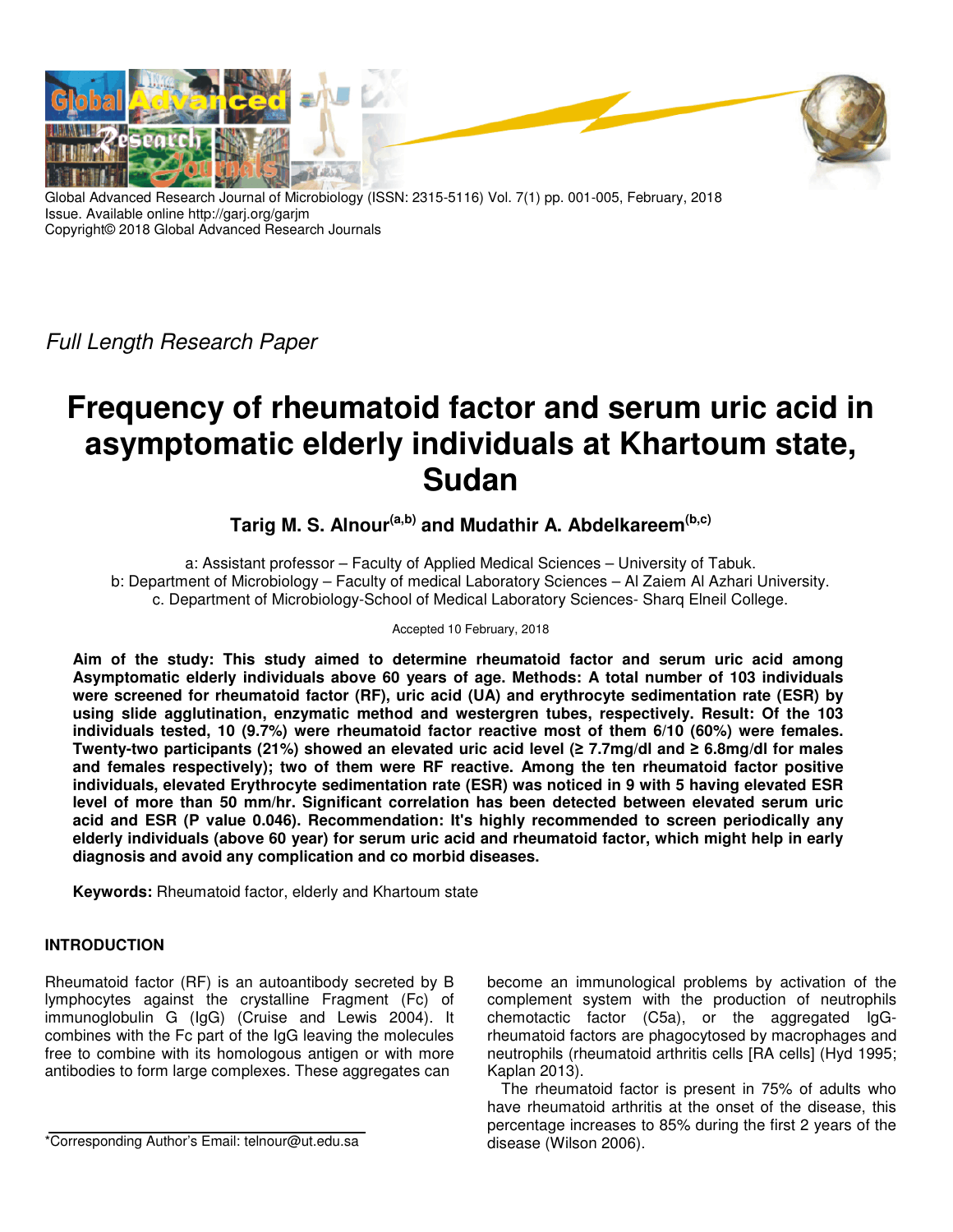|               |        | <b>Rheumatoid factor</b> |          |       |         |
|---------------|--------|--------------------------|----------|-------|---------|
|               |        | Positive                 | Negative | Total | P value |
| <b>Gender</b> | Male   | 4                        | 49       | 53    |         |
|               | Female | 6                        | 44       | 50    | 0.518   |
| Total         |        | 10                       | 93       | 103   |         |

**Table 1:** The association of rheumatoid factor and gender:

Many manuscripts showed that Rheumatoid factor is present in rheumatoid arthritis years before clinical symptoms are occurred (Deane et al. 2010). Its estimated that 14.1% of healthy elderly populations have positive rheumatoid factor (Manoussakis et al., 1987). In another study, rheumatoid factor were significantly more prevalent in elderly patients with chronic illness however, rheumatoid arthritis was not specific for any diseases and therefore the clinical significance of auto antibodies in elderly patients is more related to global health status than to effect of aging (Juby and Davis 1998). The prevalence of rheumatoid factor in successfully aging, chronically ill elderly, and chronically ill aging less than 65 years, was found as 11.8 %, 21.5% and 14.8 %, respectively. This indicates significant relationship between rheumatoid factor positivity with chronic illness and elderly (Önen et al., 1998).

Gout in elderly is a common illness, which has high comorbidity and mortality factors. Chowalloor et al described the incidence of high uric acid among elderly and the risk factors associated with the disease (Chowalloor et al., 2013). While several authors describe asymptomatic hyperuricemia with coronary heart decalcification and coronary heart disease (Kim et al., 2017; Wu et al., 2017).

This study aimed to determine the frequency of rheumatoid factor and elevated uric acid among asymptomatic Sudanese elderly individuals above 60 years of age and to determine the relationship between asymptomatic rheumatoid factor positive participants with serum uric acid and ESR.

#### **MATERIALS AND METHODS**

#### **Samples collection:**

A quantitative approach in community based analytical biomedical study by measuring the frequency of rheumatoid factor, uric acid, and erythrocyte sedimentation rate in 103 randomly selected elderly (above 60 years) apparently healthy individuals. The study was based on a standardized questionnaire and laboratory investigation. Blood sample was collected from each participants in Trisodium citrate and plane containers.

## **Processing of samples:**

Rheumatoid factor was measured from serum samples using rheumatoid factor latex agglutination kits (Biosystems™). Fifty microlitre of serum sample, positive and negative control were deposited on separate circles of black card. A drop of rheumatoid factor latex antigen was mixed with each reactants and examined for the appearance of visible agglutination within one minute after rotation.

Serum uric acid was measured by colorimetric method using enzymatic method (Cypress Diagnostic™).

Erythrocyte sedimentation rate was performed manually using westergren tube.

#### **Ethical consideration:**

Signed informed consent was collected from each participants with agreement of his participation in this research.

## **RESULTS**

This study included 103 randomly selected and apparently healthy elderly with an age range between 60 to 101 years old. All participants were tested for rheumatoid factor, erythrocyte sedimentation rate and uric acid.

Rheumatoid factor was detected in 10 (9.7%) of the participants, six of them (60%) were females (Table: 1). Most of the positive rheumatoid factor participants had high erythrocyte sedimentation rate (ESR), four (40%) of them had 21-50mm/hour, five (50%) have more than 50 mm/hour and only one (10%) have less than 20mm/hour (Table:2).

Elevated uric acid (≥7.7mg/dl for male, ≥6.8mg/dl for female) was found in 22 (21%); two of them were rheumatoid factor positive (Table: 3).

There was statistically significant correlation (P value 0.046) between ESR and level of serum uric acid. In contrast, the relation is insignificant between rheumatoid factor and gender (P value 0.518) ESR (P value 0.821) and uric acid (P value 0.912) (Figure: 1).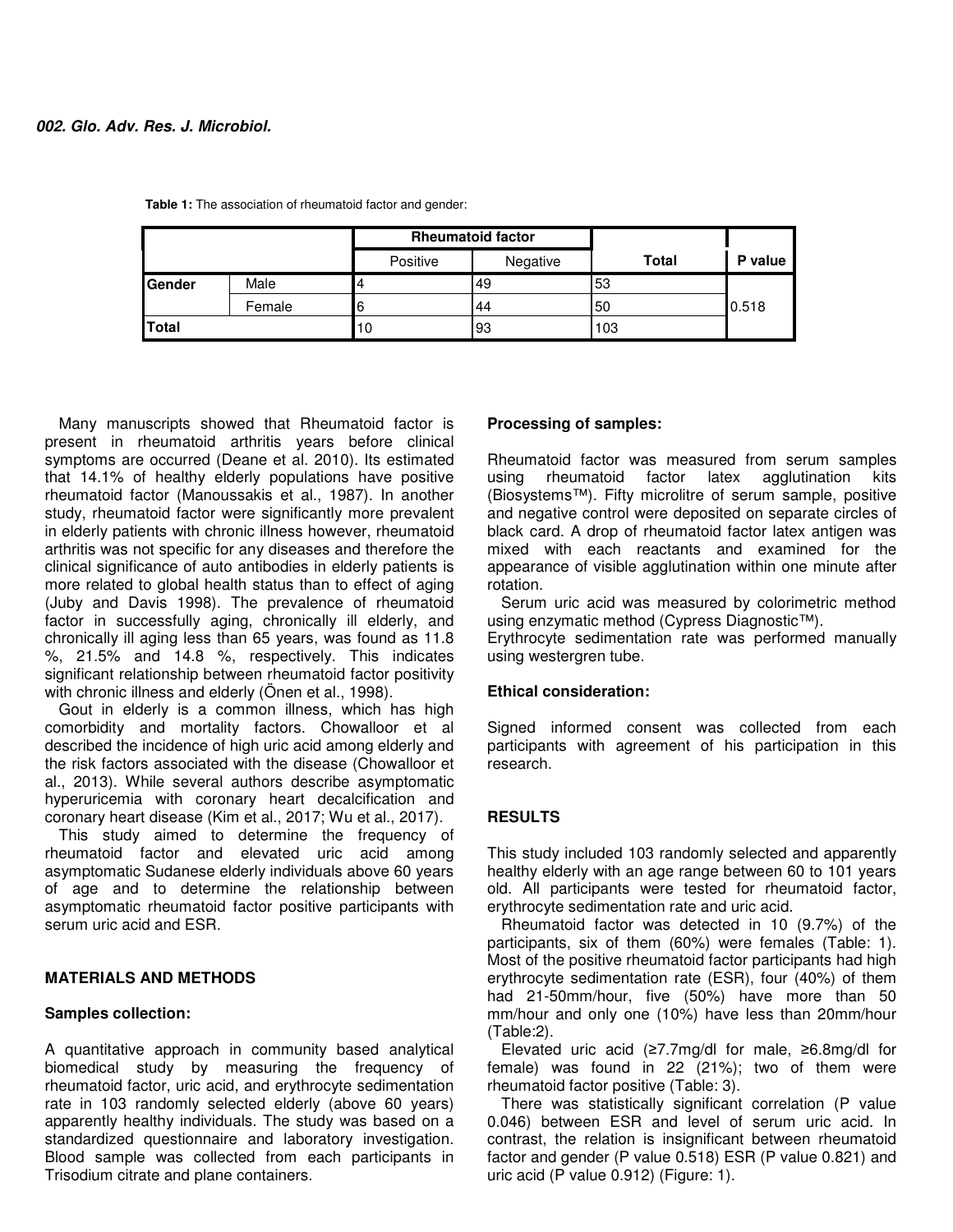|            |                | <b>Rheumatoid factor</b> |            |              |         |
|------------|----------------|--------------------------|------------|--------------|---------|
|            |                | Positive                 | Negative   | <b>Total</b> | P value |
| <b>ESR</b> | Normal <20     | (10%)                    | 12 (12.9%) | $13(4.4\%)$  | 0.821   |
|            | Moderate 20-50 | 4(40%)                   | 44 (47.3%) | 48 (46.6%)   |         |
|            | High > 50      | $5(50\%)$                | 37 (39.8%) | 42 (40.7%)   |         |
| Total      |                | 10                       | 93         | 103          |         |

#### **Table 2:** The association of rheumatoid factor and ESR

**Table 3:** The association of rheumatoid factor and uric acid

|           |          | <b>Rheumatoid factor</b> |            |              |         |
|-----------|----------|--------------------------|------------|--------------|---------|
|           |          | Positive                 | Negative   | <b>Total</b> | P value |
| Uric acid | Normal   | 8(80%)                   | 73 (78.5%) | 81 (78.6%)   |         |
|           | Abnormal | 2(20%)                   | 20 (21.5%) | 22 (21.4%)   | 0.912   |
| Total     |          | 10                       | 93         | 103          |         |



**Figure 1:** Scatter shows the correlation of ESR mm/h and level of serum uric acid mg/dl. P value 0.046 R= 0.197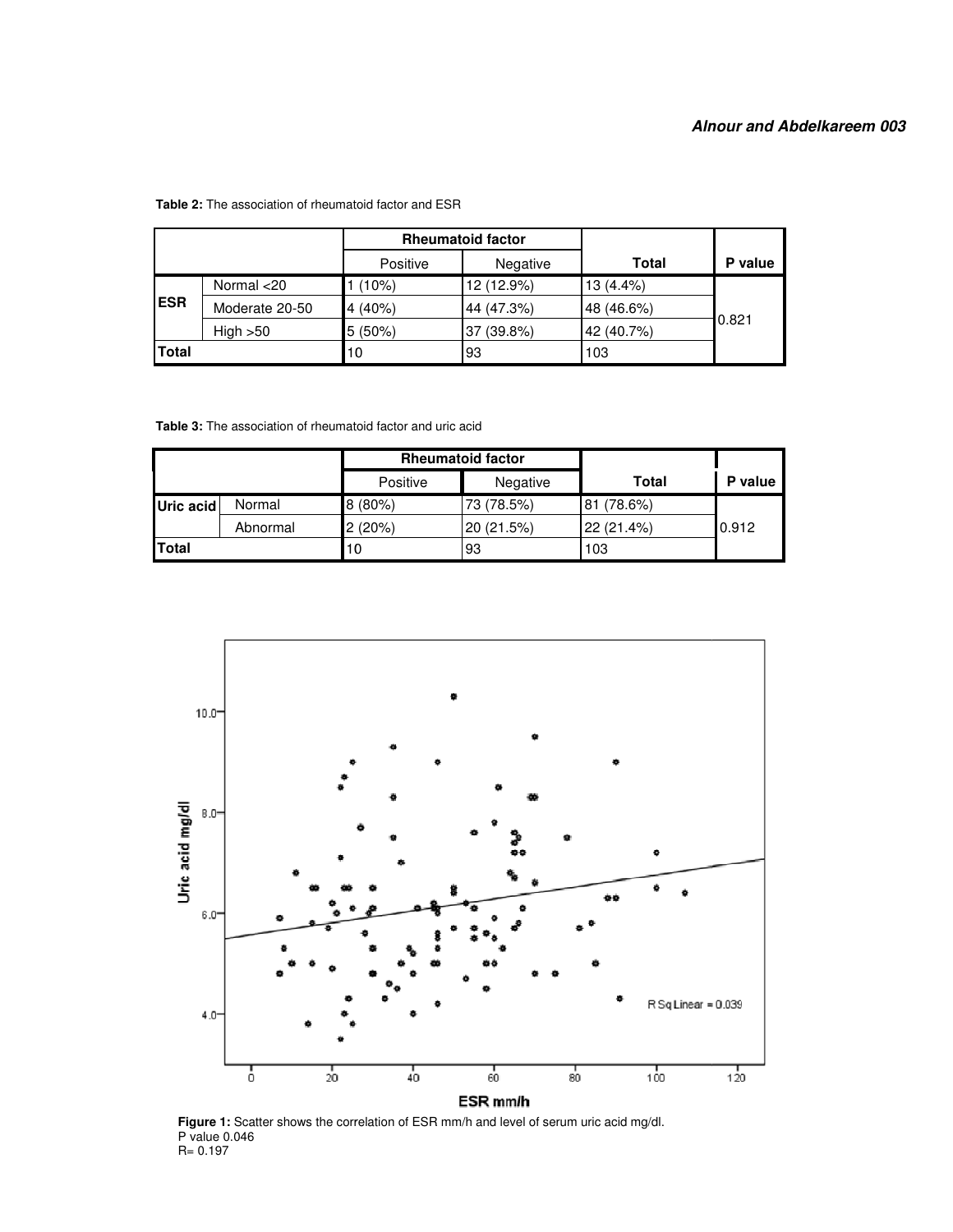#### **DISCUSSION**

This study aimed to determine the frequency of Rheumatoid factor and elevated serum uric acid among apparently healthy Sudanese participants. The frequency of rheumatoid factor among apparently healthy participants in this study was (9.7%). This result is slightly lower than the results of (Manoussakis et al., 1987) and (Önen et al., 1998). (14% and 11.8%, respectively). This slight difference might be attributed to the small number of population in our study and different techniques used. Sixty percent of rheumatoid factor positive individuals were females. This confirms the fact that rheumatoid arthritis affects the females insignificantly more than males with a ratio of 3:1 (Hyd 1995; van Vollenhoven2009).

Twenty one percent of the participants had an elevated serum uric Acid; this finding is similar to the finding of (Mazzaa et al., 2017). An elevated serum uric acid in elderly has been associated with several fatal diseases such as coronary artery calcification (Kim et al., 2017), resistant hypertension (Mazzaa et al., 2017), cardiovascular disease and cancer related deaths (Di Stolfo et al., 2015), metabolic syndrome (Liu et al., 2014), and cognatic deterioration (Suzuki et al., 2016). Regular and tight management of elevated uric acid especially in the elderly may protect them from all these diseases.

Rheumatoid factor and uric acid are rarely coexisting in same individual (Jebakumar et al., 2013; Khosla et al., 2004; Gordon et al., 1985; Yoshifuji and Daio, 1999). In this study, insignificant coexisting occurrence of elevated serum uric acid and Rheumatoid factor has been noticed in only two participants (P value 0.912).

Significant correlation has been detected between elevated ESR and Gout (P value 0.046), this finding is similar to the finding of (Lee et al., 2017). Elevated serum uric acid may leads to inflammatory response in blood vessel which may be asymptomatic but leads to an increase in ESR levels. Insignificant elevation in the ESR level was noticed among rheumatoid factor positive individuals (P value0.821).

#### **CONCLUSION**

Rheumatoid factor and elevated uric acid level have been reported in asymptomatic elderly individuals with significant correlation between elevated serum uric acid and ESR level.

#### **RECOMMENDATION**

It's highly recommended to screen periodically any elderly individuals (above 60 year) for serum uric acid and rheumatoid factor, which might help in early diagnosis and avoid any complication and comorbid diseases. Conflict of interest:

The authors declare that there are NO conflict of interest with this manuscript.

#### **ACKNOWLEDGEMENT**

We would like to express our gratitude and huge thanks to the faculty of Medical laboratory sciences staff – Alzaiem AlAzhari University for their valuable helps and support in this study.

#### **REFERENCES**

- Chowalloor PV, Keen HI, Inderjeeth CA (2013). Gout in the elderly. OA Elderly Medicine;1(1):2.
- Cruise JM, Lewis RE (2004). Atlas of immunology  $2^{nd}$  edition. Chemical Rubber Company Press, Florida, USA; 316-317.
- Deane KD, Norris JM, Holers VM (2010). Pre-Clinical Rheumatoid Arthritis: Identification, Evaluation and Future Directions for Investigation Rheum Dis Clin North Am.; 36(2):213-241.
- Di Stolfo G , Mastroianno S, Potenza DR , De Luca G , d'Arienzo C, Pacilli MA , Fanelli M, Russo A, Fanelli R (2015). Serum uric acid as a prognostic marker in the setting of advanced vascular disease: a prospective study in the elderly. J GeriatrCardiol; 12: 515−520.
- Gordon TP, Ahern MJ, Reid C, Roberts-Thomson PJ (1985). Studies on the interaction of rheumatoid factor with monosodium urate crystals and case report of coexistent to phaceous gout and rheumatoid arthritis. Annals of the Rheumatic Diseases, 44: 384-389.
- Hyd RM (1995). Immunology (the National Medical Series for Independent<br>Study) 3<sup>rdedition.</sup> Williams and Wilkins, USA; 208-209.
- Jebakumar AJ; Udayakumar PD; Crowson CS, Matteson EL (2013). Occurrence of Gout in Rheumatoid Arthritis: It Does Happen!. Int J Clin Rheumatol.;8(4):433-437.
- Juby AG, Davis P (1998). Prevalence and disease association of certain auto antibodies in elderly patient. Journal of Clinical Investigative Medicine.; 21(1):4-11.
- Kaplan MJ (2013). Role of neutrophils in systemic autoimmune diseases (Review). Arthritis Research and Therapy;15:219.
- Khosla P, Gogia A, Agarwal PK, Pahuja A, Jain S and Saxena KK (2004). Concomitant gout and rheumatoid arthritis - A case report. Indian Journal of Medical Sciences; 58(8): 349-352.
- Kim H, Kim S, Choi AR, Kim S, Choi HY, Kim HJ, Park HC (2017). Asymptomatic hyperuricemia is independently associated with coronary artery calcification in the absence of overt coronary artery disease A single-center cross-sectional study. Medicine; 96:14.
- Lee JH, Yang JA, Shin K, Lee GH, Lee WW, Lee EY, Song , Lee EB, Park JK (2017). Elderly Patients Exhibit Stronger Inflammatory Responses during Gout Attacks. J Korean Med Sci.; 32(12):1967-1973.
- Liu M, He Y, Jiang B, Wu L, Yang S, Wang Y, Li X (2014). Association between Serum Uric Acid Level and Metabolic Syndrome and Its Sex Difference in a Chinese Community Elderly Population. International Journal of Endocrinology; 2014: Article ID 754678.
- Manoussakis MN, Tzioufas AG, Silis MP, Pange PJ, Goudevenos J, Moutsopoulos HM (1987). High prevalence of anti-cardiolipin and other autoantibodies in a healthy elderly population. Journal of Clinical and Experimental Immunology;69 (3):557-565.
- Mazzaa A, Lentib S, Schiavonc L, Del Montec A, Townsendd DM, Ramazzinac E, Rubelloe D, Casiglia E (2017). Asymptomatic hyperuricemia is a strong risk factor for resistant hypertension in elderly subjects from general population. Biomedicine and Pharmacotherapy; 86:590–594.